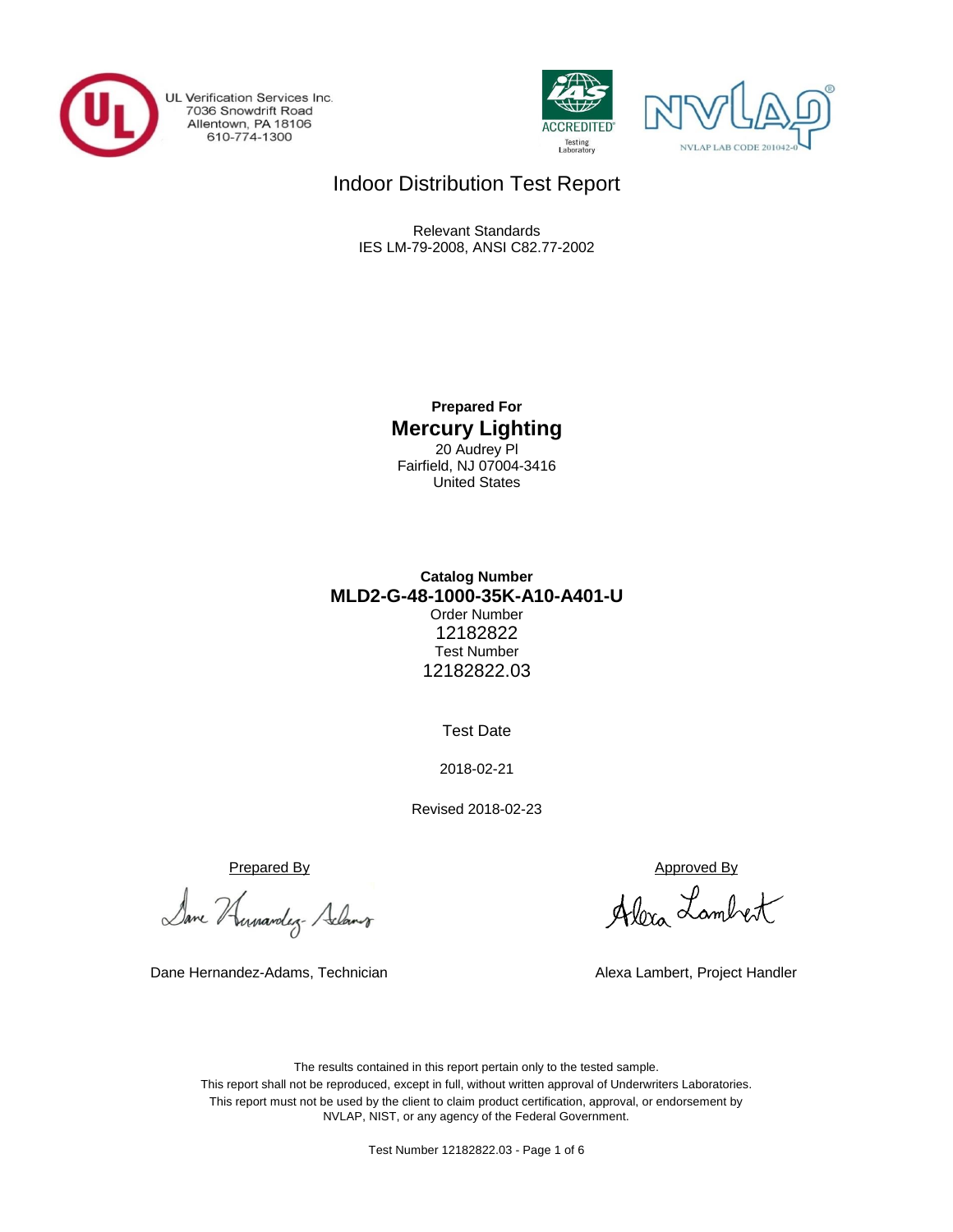

**Lamp:** 96 white LEDs

**Ballast/Driver:** Philips XI040C110V054BST1 **Luminaire Description:** Extruded aluminum housing, frosted lens enclosure



#### **Luminaire Characteristics**

Luminous Height: Luminous Length: Luminous Width:

47.00 in. 1.875 in. 1.00 in.

## **Summary of Results Test Conditions**

| 25.4 $^{\circ}$ C |
|-------------------|
| 119.9 VAC         |
| 0.3722 A          |
| 44.52 W           |
| 0.998             |
| 60 Hz             |
| 5.66%             |
|                   |

 Maximum Candela: 927 Candela Luminaire Efficacy: Total Luminaire Output:

4028 Lumens

Laboratory results may not be representative of field performance Ballast factors have not been applied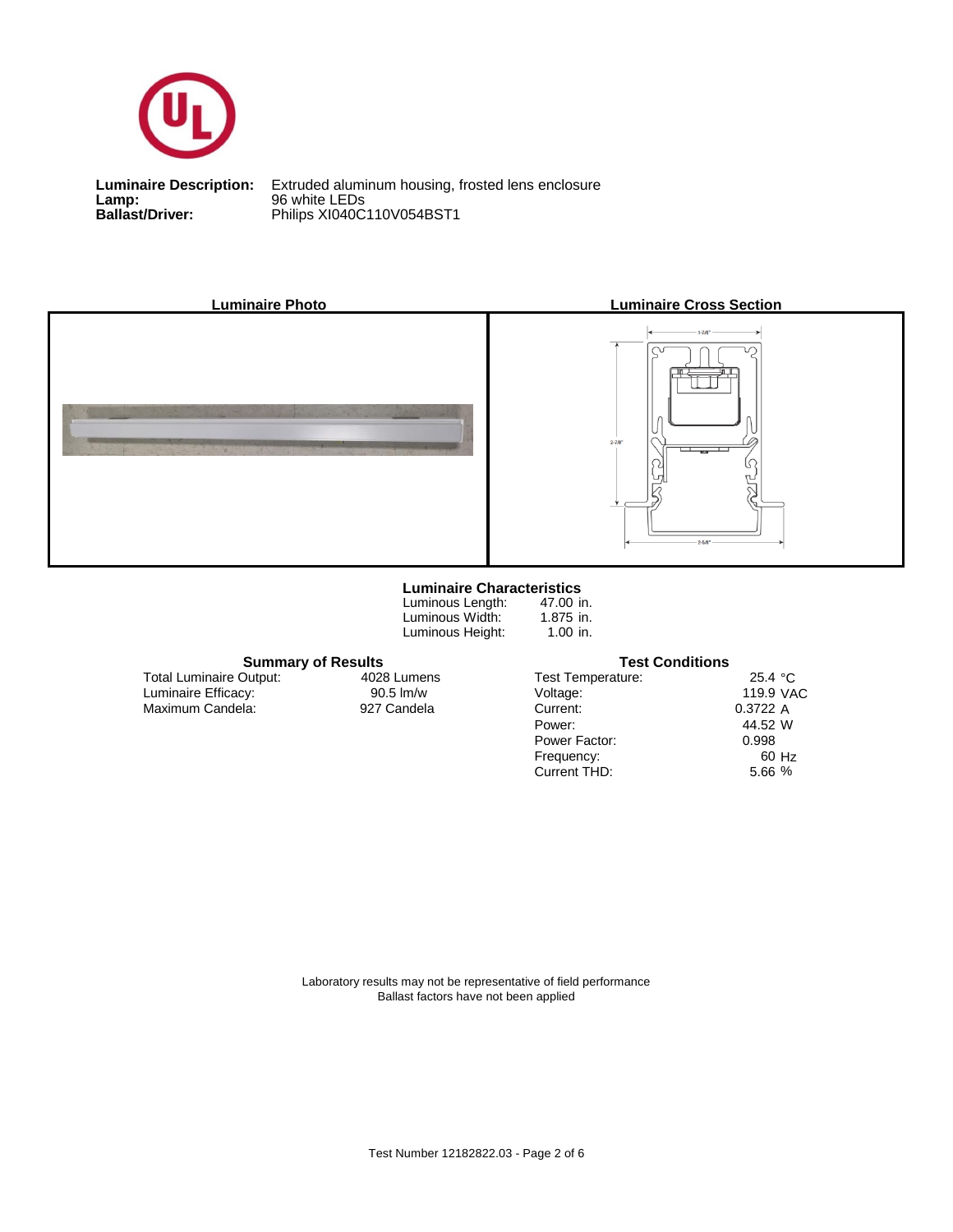

# **Distribution - Goniophotometer**

| <b>Distribution Test Conditions</b> |                |                |              |                       |           |                    |  |  |  |
|-------------------------------------|----------------|----------------|--------------|-----------------------|-----------|--------------------|--|--|--|
| Temperature I                       | <b>Voltage</b> | <b>Current</b> | <b>Power</b> | <b>Power Factor I</b> | Frequency | <b>Current THD</b> |  |  |  |
| 25.4 °C                             | 119.9 VAC      | 0.3722A        | 44.52 W      | 0.998                 | 60 Hz     | 5.66%              |  |  |  |
|                                     |                |                |              |                       |           |                    |  |  |  |



#### **Zonal Lumen Summary**

| Zone      | _umens | % of Luminaire | Zone    | Lumens | % of Luminaire | Zone    | Lumens | % of Luminaire |
|-----------|--------|----------------|---------|--------|----------------|---------|--------|----------------|
| 0-5       | 21.5   | 0.5%           | 60-65   | 247.9  | 6.2%           | 120-125 | 47.1   | $1.2\%$        |
| $5 - 10$  | 64.3   | .6%            | 65-70   | 226.5  | 5.6%           | 125-130 | 36.2   | 0.9%           |
| $10 - 15$ | 105.7  | 2.6%           | 70-75   | 200.4  | 5.0%           | 130-135 | 26.1   | 0.6%           |
| 15-20     | 144.4  | 3.6%           | 75-80   | 170.9  | 4.2%           | 135-140 | 17.7   | 0.4%           |
| $20 - 25$ | 179.2  | 4.4%           | 80-85   | 141.2  | 3.5%           | 140-145 | 10.7   | 0.3%           |
| $25 - 30$ | 209.7  | 5.2%           | 85-90   | 115.9  | 2.9%           | 145-150 | 5.2    | 0.1%           |
| $30 - 35$ | 235.1  | 5.8%           | 90-95   | 102.1  | 2.5%           | 150-155 | 1.6    | 0.0%           |
| $35 - 40$ | 254.7  | 6.3%           | 95-100  | 95.1   | 2.4%           | 155-160 | 0.1    | $0.0\%$        |
| 40-45     | 267.4  | 6.6%           | 100-105 | 87.8   | 2.2%           | 160-165 |        | 0.0%           |
| 45-50     | 272.9  | 6.8%           | 105-110 | 79.0   | 2.0%           | 165-170 |        | $0.0\%$        |
| 50-55     | 271.5  | 6.7%           | 110-115 | 68.9   | $.7\%$         | 170-175 |        | 0.0%           |
| 55-60     | 263.1  | 6.5%           | 115-120 | 58.2   | .4%            | 175-180 |        | 0.0%           |

| Zone   | Lumens | % of Luminaire |
|--------|--------|----------------|
| 0-40   | 1215   | 30.2%          |
| 0-60   | 2290   | 56.8%          |
| 0-90   | 3392   | 84.2%          |
| 90-180 | 636    | 15.8%          |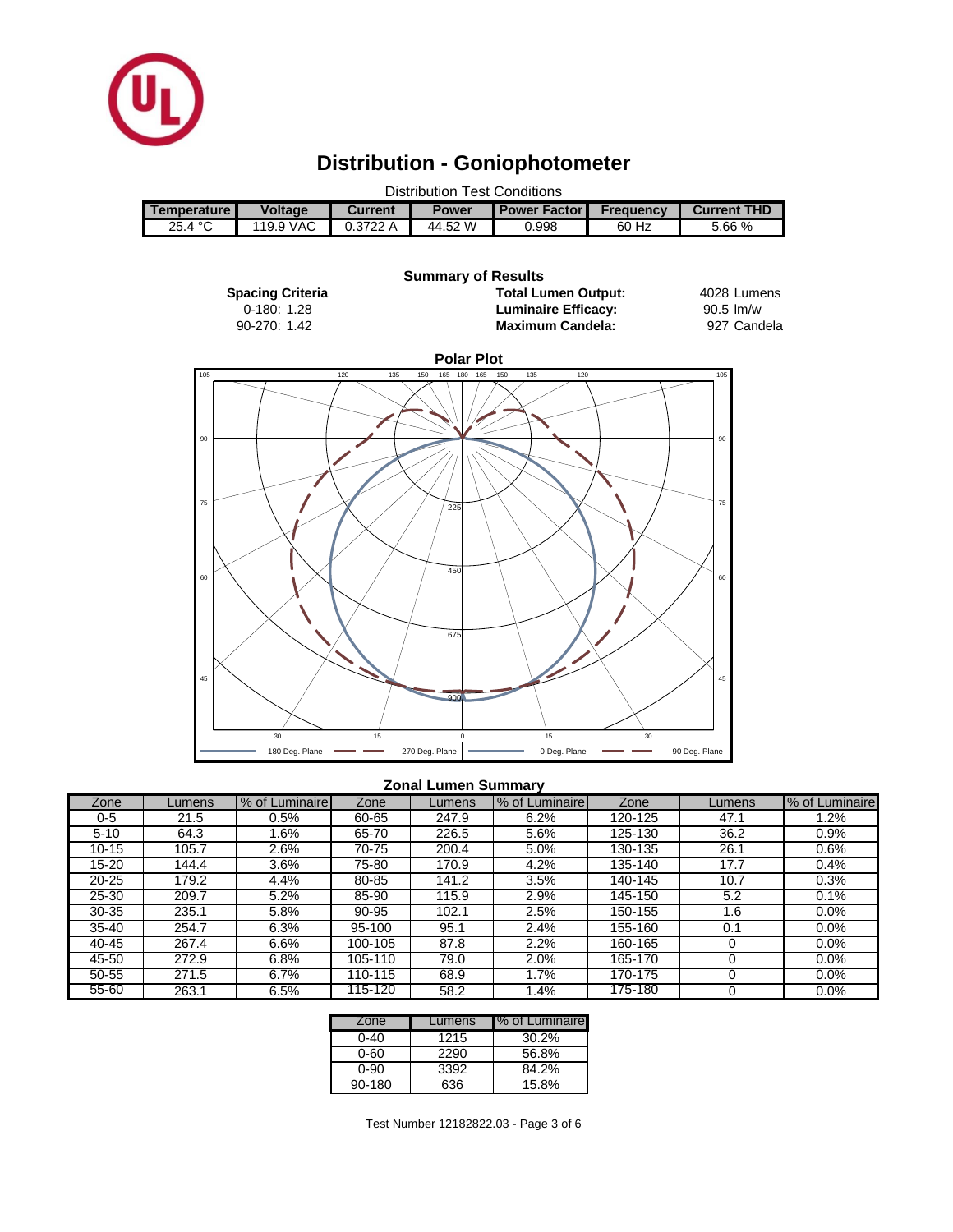

#### **Candela Tabulation** Horizontal Angle (Degrees)

|             |              |       |       |       |       |       |       |       | HUILLUITTAI AITUIG (Deglees) |       |       |       |       |       |       |       |
|-------------|--------------|-------|-------|-------|-------|-------|-------|-------|------------------------------|-------|-------|-------|-------|-------|-------|-------|
|             | $\mathbf{0}$ | 22.5  | 45    | 67.5  | 90    | 112.5 | 135   | 157.5 | 180                          | 202.5 | 225   | 247.5 | 270   | 292.5 | 315   | 337.5 |
| $\mathbf 0$ | 900.3        | 900.3 | 900.3 | 900.3 | 900.3 | 900.3 | 900.3 | 900.3 | 900.3                        | 900.3 | 900.3 | 900.3 | 900.3 | 900.3 | 900.3 | 900.3 |
| 5           | 922.3        | 902.6 | 894.6 | 897.2 | 896.8 | 897.2 | 894.6 | 902.6 | 922.3                        | 902.6 | 894.6 | 897.2 | 896.8 | 897.2 | 894.6 | 902.6 |
| 10          | 908.9        | 894.0 | 891.7 | 897.5 | 898.2 | 897.5 | 891.7 | 894.0 | 908.9                        | 894.0 | 891.7 | 897.5 | 898.2 | 897.5 | 891.7 | 894.0 |
| 15          | 886.9        | 877.2 | 881.6 | 891.7 | 894.3 | 891.7 | 881.6 | 877.2 | 886.9                        | 877.2 | 881.6 | 891.7 | 894.3 | 891.7 | 881.6 | 877.2 |
| 20          | 857.3        | 852.5 | 863.0 | 878.6 | 883.5 | 878.6 | 863.0 | 852.5 | 857.3                        | 852.5 | 863.0 | 878.6 | 883.5 | 878.6 | 863.0 | 852.5 |
| 25          | 820.5        | 821.9 | 840.0 | 862.6 | 870.7 | 862.6 | 840.0 | 821.9 | 820.5                        | 821.9 | 840.0 | 862.6 | 870.7 | 862.6 | 840.0 | 821.9 |
| 30          | 775.8        | 786.0 | 813.4 | 843.8 | 853.8 | 843.8 | 813.4 | 786.0 | 775.8                        | 786.0 | 813.4 | 843.8 | 853.8 | 843.8 | 813.4 | 786.0 |
| 35          | 727.4        | 742.2 | 784.7 | 821.2 | 833.0 | 821.2 | 784.7 | 742.2 | 727.4                        | 742.2 | 784.7 | 821.2 | 833.0 | 821.2 | 784.7 | 742.2 |
| 40          | 672.7        | 695.4 | 749.0 | 792.8 | 806.3 | 792.8 | 749.0 | 695.4 | 672.7                        | 695.4 | 749.0 | 792.8 | 806.3 | 792.8 | 749.0 | 695.4 |
| 45          | 613.1        | 644.1 | 708.5 | 754.6 | 769.7 | 754.6 | 708.5 | 644.1 | 613.1                        | 644.1 | 708.5 | 754.6 | 769.7 | 754.6 | 708.5 | 644.1 |
| 50          | 547.5        | 589.7 | 661.7 | 713.3 | 729.4 | 713.3 | 661.7 | 589.7 | 547.5                        | 589.7 | 661.7 | 713.3 | 729.4 | 713.3 | 661.7 | 589.7 |
| 55          | 479.3        | 532.1 | 610.4 | 666.5 | 684.2 | 666.5 | 610.4 | 532.1 | 479.3                        | 532.1 | 610.4 | 666.5 | 684.2 | 666.5 | 610.4 | 532.1 |
| 60          | 407.0        | 470.5 | 554.8 | 615.9 | 634.3 | 615.9 | 554.8 | 470.5 | 407.0                        | 470.5 | 554.8 | 615.9 | 634.3 | 615.9 | 554.8 | 470.5 |
| 65          | 333.8        | 405.6 | 495.0 | 559.5 | 579.9 | 559.5 | 495.0 | 405.6 | 333.8                        | 405.6 | 495.0 | 559.5 | 579.9 | 559.5 | 495.0 | 405.6 |
| 70          | 256.6        | 338.2 | 433.4 | 501.4 | 523.2 | 501.4 | 433.4 | 338.2 | 256.6                        | 338.2 | 433.4 | 501.4 | 523.2 | 501.4 | 433.4 | 338.2 |
| 75          | 180.8        | 269.7 | 371.1 | 441.4 | 464.5 | 441.4 | 371.1 | 269.7 | 180.8                        | 269.7 | 371.1 | 441.4 | 464.5 | 441.4 | 371.1 | 269.7 |
| 80          | 106.4        | 204.1 | 310.3 | 382.5 | 406.9 | 382.5 | 310.3 | 204.1 | 106.4                        | 204.1 | 310.3 | 382.5 | 406.9 | 382.5 | 310.3 | 204.1 |
| 85          | 45.5         | 148.2 | 256.5 | 329.1 | 353.3 | 329.1 | 256.5 | 148.2 | 45.5                         | 148.2 | 256.5 | 329.1 | 353.3 | 329.1 | 256.5 | 148.2 |
| 90          | 12.0         | 111.0 | 216.6 | 287.5 | 311.4 | 287.5 | 216.6 | 111.0 | 12.0                         | 111.0 | 216.6 | 287.5 | 311.4 | 287.5 | 216.6 | 111.0 |
| 95          | 11.0         | 99.3  | 200.9 | 269.1 | 292.1 | 269.1 | 200.9 | 99.3  | 11.0                         | 99.3  | 200.9 | 269.1 | 292.1 | 269.1 | 200.9 | 99.3  |
| 100         | 10.1         | 89.9  | 189.5 | 255.7 | 277.8 | 255.7 | 189.5 | 89.9  | 10.1                         | 89.9  | 189.5 | 255.7 | 277.8 | 255.7 | 189.5 | 89.9  |
| 105         | 9.0          | 77.9  | 176.5 | 241.2 | 262.8 | 241.2 | 176.5 | 77.9  | 9.0                          | 77.9  | 176.5 | 241.2 | 262.8 | 241.2 | 176.5 | 77.9  |
| 110         | 8.0          | 63.9  | 160.7 | 224.2 | 245.1 | 224.2 | 160.7 | 63.9  | 8.0                          | 63.9  | 160.7 | 224.2 | 245.1 | 224.2 | 160.7 | 63.9  |
| 115         | 6.9          | 49.6  | 142.2 | 204.5 | 225.3 | 204.5 | 142.2 | 49.6  | 6.9                          | 49.6  | 142.2 | 204.5 | 225.3 | 204.5 | 142.2 | 49.6  |
| 120         | 5.8          | 35.5  | 121.8 | 182.1 | 202.6 | 182.1 | 121.8 | 35.5  | 5.8                          | 35.5  | 121.8 | 182.1 | 202.6 | 182.1 | 121.8 | 35.5  |
| 125         | 4.8          | 21.8  | 100.4 | 157.0 | 177.0 | 157.0 | 100.4 | 21.8  | 4.8                          | 21.8  | 100.4 | 157.0 | 177.0 | 157.0 | 100.4 | 21.8  |
| 130         | 3.8          | 9.5   | 78.1  | 131.0 | 149.6 | 131.0 | 78.1  | 9.5   | 3.8                          | 9.5   | 78.1  | 131.0 | 149.6 | 131.0 | 78.1  | 9.5   |
| 135         | 2.8          | 2.2   | 54.5  | 104.2 | 121.3 | 104.2 | 54.5  | 2.2   | 2.8                          | 2.2   | 54.5  | 104.2 | 121.3 | 104.2 | 54.5  | 2.2   |
| 140         | 1.9          | 1.2   | 32.5  | 77.3  | 92.4  | 77.3  | 32.5  | 1.2   | 1.9                          | 1.2   | 32.5  | 77.3  | 92.4  | 77.3  | 32.5  | 1.2   |
| 145         | 1.0          | 0.5   | 14.7  | 50.3  | 64.0  | 50.3  | 14.7  | 0.5   | 1.0                          | 0.5   | 14.7  | 50.3  | 64.0  | 50.3  | 14.7  | 0.5   |
| 150         | 0.4          | 0.1   | 0.7   | 24.2  | 36.9  | 24.2  | 0.7   | 0.1   | 0.4                          | 0.1   | 0.7   | 24.2  | 36.9  | 24.2  | 0.7   | 0.1   |
| 155         | 0.0          | 0.0   | 0.0   | 3.5   | 11.8  | 3.5   | 0.0   | 0.0   | 0.0                          | 0.0   | 0.0   | 3.5   | 11.8  | 3.5   | 0.0   | 0.0   |
| 160         | 0.0          | 0.0   | 0.0   | 0.0   | 0.0   | 0.0   | 0.0   | 0.0   | 0.0                          | 0.0   | 0.0   | 0.0   | 0.0   | 0.0   | 0.0   | 0.0   |
| 165         | 0.0          | 0.0   | 0.0   | 0.0   | 0.0   | 0.0   | 0.0   | 0.0   | 0.0                          | 0.0   | 0.0   | 0.0   | 0.0   | 0.0   | 0.0   | 0.0   |
| 170         | 0.0          | 0.0   | 0.0   | 0.0   | 0.0   | 0.0   | 0.0   | 0.0   | 0.0                          | 0.0   | 0.0   | 0.0   | 0.0   | 0.0   | 0.0   | 0.0   |
| 175         | 0.0          | 0.0   | 0.0   | 0.0   | 0.0   | 0.0   | 0.0   | 0.0   | 0.0                          | 0.0   | 0.0   | 0.0   | 0.0   | 0.0   | 0.0   | 0.0   |
| 180         | 0.0          | 0.0   | 0.0   | 0.0   | 0.0   | 0.0   | 0.0   | 0.0   | 0.0                          | 0.0   | 0.0   | 0.0   | 0.0   | 0.0   | 0.0   | 0.0   |

### **Average Luminance (cd/m<sup>2</sup> )**

|                                                | Horizontal Angle (Degrees) |       |       |       |  |  |  |  |  |  |
|------------------------------------------------|----------------------------|-------|-------|-------|--|--|--|--|--|--|
|                                                |                            |       | 45    | 90    |  |  |  |  |  |  |
| Angle<br>aes)<br>Ë<br>Vertical<br>(Degre<br>Ğ9 |                            | 15840 | 15840 | 15840 |  |  |  |  |  |  |
|                                                | 45                         | 14930 | 12660 | 12490 |  |  |  |  |  |  |
|                                                | 55                         | 14270 | 12000 | 11910 |  |  |  |  |  |  |
|                                                | 65                         | 13290 | 11190 | 11260 |  |  |  |  |  |  |
|                                                | 75                         | 11380 | 10240 | 10560 |  |  |  |  |  |  |
|                                                | 85                         | 7384  | 9440  | 10050 |  |  |  |  |  |  |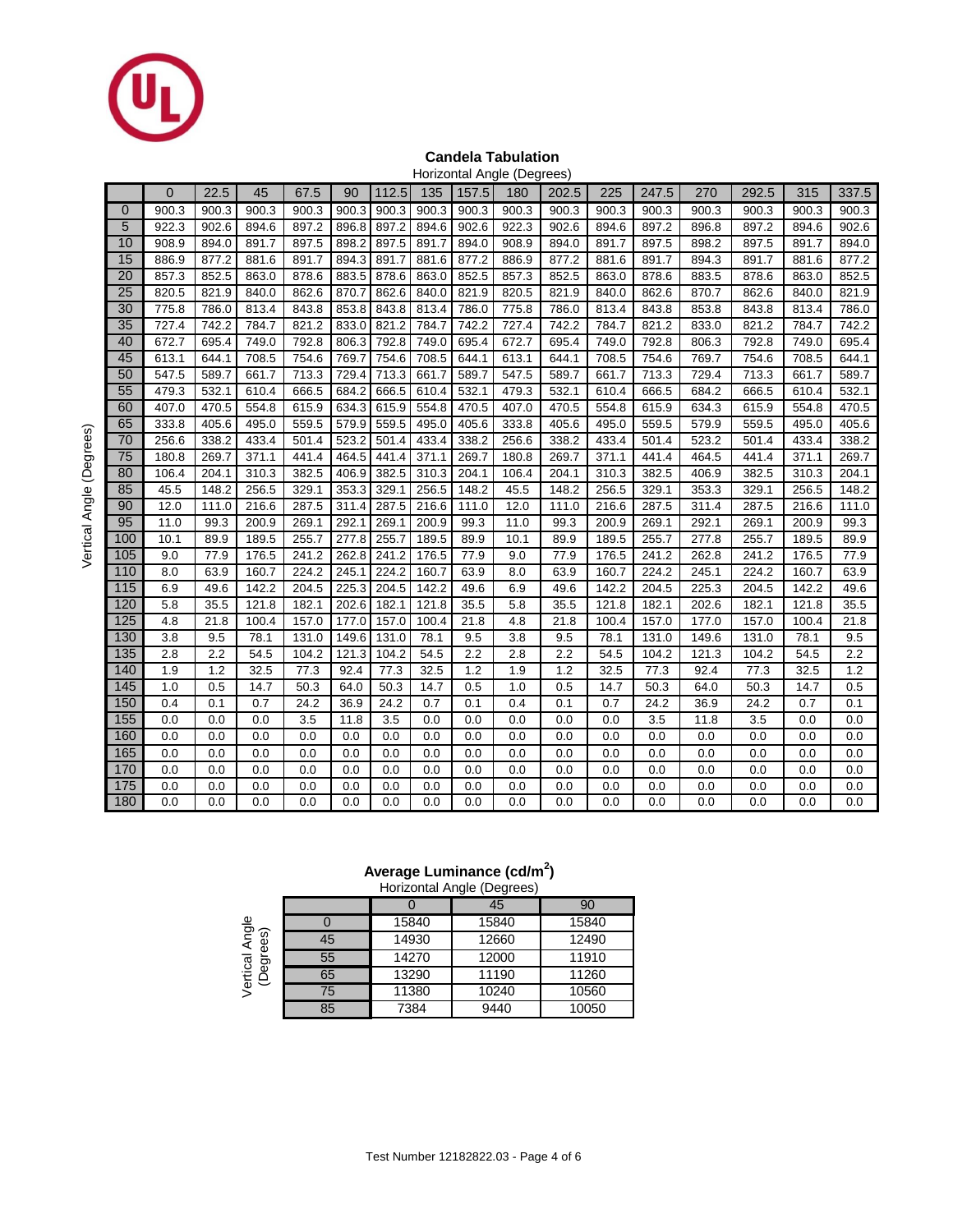

### **Utilization of Lumens - Zonal Cavity Method**

|                                      | <b>Effective Floor Cavity Reflectance 20%</b>                   |      |      |      |      |      |      |      |      |      |      |      |      |      |      |      |      |      |
|--------------------------------------|-----------------------------------------------------------------|------|------|------|------|------|------|------|------|------|------|------|------|------|------|------|------|------|
| <b>Ceiling Cavity</b><br>Reflectance | 80<br>70                                                        |      |      |      |      |      |      |      | 50   |      |      | 30   |      |      | 10   |      |      |      |
| Wall<br>Reflectance                  | 70                                                              | 50   | 30   | 10   | 70   | 50   | 30   | 10   | 50   | 30   | 10   | 50   | 30   | 10   | 50   | 30   | 10   |      |
| <b>Room Cavity</b><br>Ratio (RCR)    | Values are expressed as Lumens delivered to the task surface ** |      |      |      |      |      |      |      |      |      |      |      |      |      |      |      |      |      |
|                                      | 4644                                                            | 4644 | 4644 | 4644 | 4462 | 4462 | 4462 | 4462 | 4123 | 4123 | 4123 | 3812 | 3812 | 3812 | 3527 | 3527 | 3527 | 3392 |
|                                      | 4132                                                            | 3898 | 3689 | 3501 | 3952 | 3743 | 3554 | 3383 | 3452 | 3299 | 3159 | 3184 | 3062 | 2949 | 2937 | 2841 | 2751 | 2619 |
| $\overline{2}$                       | 3715                                                            | 3339 | 3028 | 2766 | 3544 | 3206 | 2923 | 2683 | 2957 | 2724 | 2523 | 2727 | 2537 | 2371 | 2514 | 2362 | 2225 | 2098 |
| 3                                    | 3362                                                            | 2897 | 2537 | 2251 | 3203 | 2783 | 2454 | 2189 | 2570 | 2295 | 2069 | 2372 | 2144 | 1952 | 2188 | 2001 | 1840 | 1720 |
|                                      | 3061                                                            | 2544 | 2165 | 1876 | 2915 | 2446 | 2097 | 1828 | 2262 | 1967 | 1733 | 2091 | 1843 | 1642 | 1932 | 1725 | 1553 | 1439 |
| 5                                    | 2803                                                            | 2257 | 1875 | 1593 | 2670 | 2173 | 1819 | 1554 | 2014 | 1711 | 1478 | 1865 | 1607 | 1404 | 1727 | 1508 | 1332 | 1226 |
| 6                                    | 2580                                                            | 2020 | 1643 | 1373 | 2459 | 1947 | 1596 | 1342 | 1808 | 1505 | 1280 | 1679 | 1418 | 1219 | 1558 | 1334 | 1159 | 1059 |
|                                      | 2385                                                            | 1822 | 1456 | 1200 | 2275 | 1758 | 1416 | 1174 | 1637 | 1339 | 1122 | 1524 | 1264 | 1070 | 1417 | 1192 | 1020 | 927  |
| 8                                    | 2215                                                            | 1654 | 1302 | 1060 | 2115 | 1599 | 1268 | 1038 | 1492 | 1201 | 993  | 1392 | 1137 | 950  | 1299 | 1074 | 907  | 820  |
| 9                                    | 2065                                                            | 1512 | 1174 | 945  | 1973 | 1463 | 1144 | 926  | 1369 | 1086 | 888  | 1280 | 1030 | 850  | 1197 | 976  | 813  | 732  |
| 10                                   | 1932                                                            | 1390 | 1066 | 850  | 1849 | 1346 | 1040 | 833  | 1263 | 989  | 800  | 1184 | 940  | 768  | 1109 | 892  | 735  | 659  |

| <b>Beam and Field Information</b> |               |  |  |  |  |  |  |  |  |
|-----------------------------------|---------------|--|--|--|--|--|--|--|--|
| CIE Type:                         | Semi-Direct   |  |  |  |  |  |  |  |  |
| Center Beam Intenisty:            | 900.3 Candela |  |  |  |  |  |  |  |  |
| Central Cone Intensity:           | 901 Candela   |  |  |  |  |  |  |  |  |
| Beam Flux:                        | 2702.1 Lumens |  |  |  |  |  |  |  |  |
| Beam Angle (0-180):               | 114.1 Degrees |  |  |  |  |  |  |  |  |
| Beam Angle (90-270):              | 152.4 Degrees |  |  |  |  |  |  |  |  |
| Field Angle (0-180):              | 162.4 Degrees |  |  |  |  |  |  |  |  |
| Field Angle (90-270):             | 280.8 Degrees |  |  |  |  |  |  |  |  |